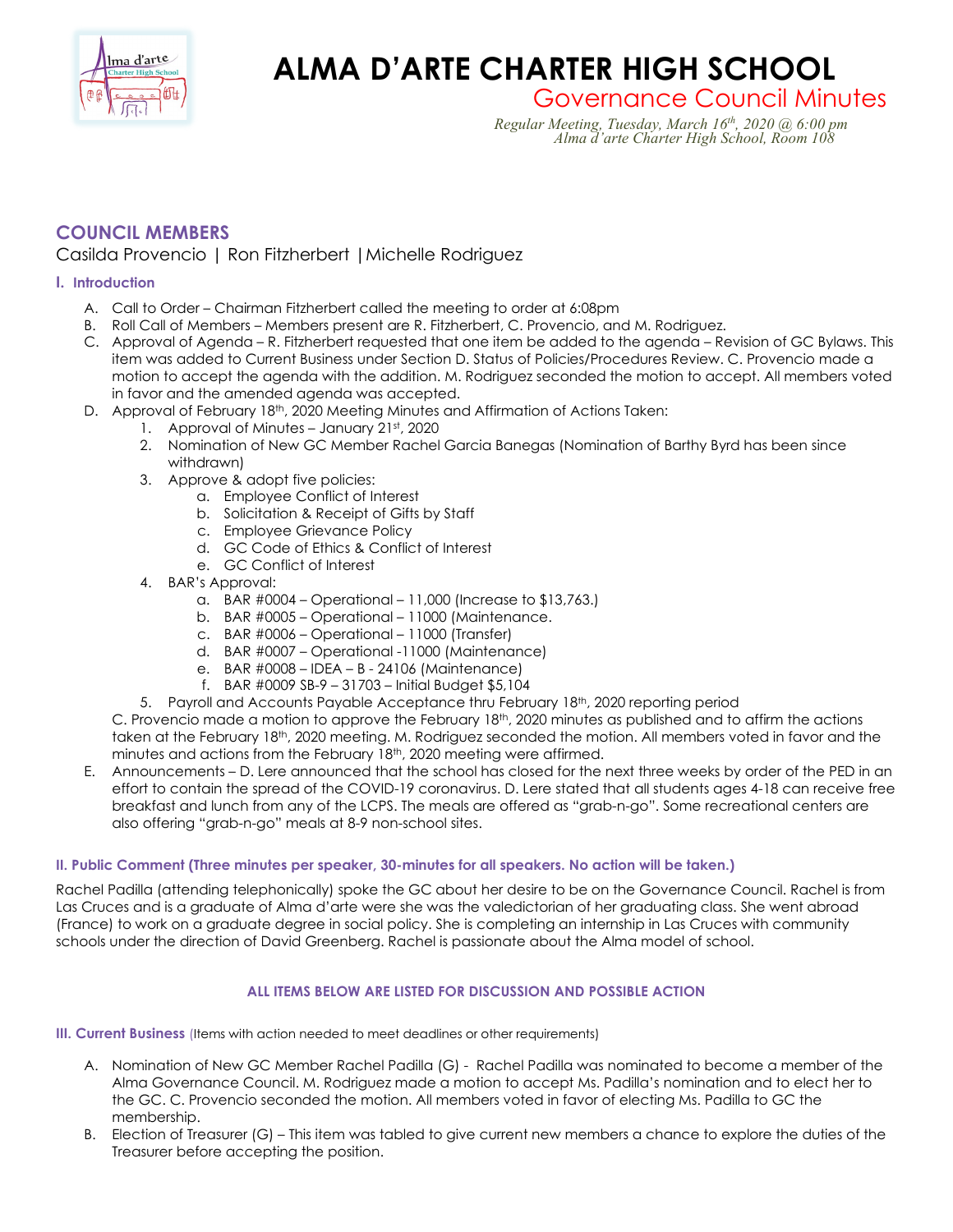- C. Documentation for New Members/Officers (G) This item was tabled.
- D. Status of Policies/Procedures Review (G) C. Provencio presented a report on the policy work session that was conducted on March 10<sup>th</sup>, 2020. She reviewed the policies that will be presented and the procedure in adopting them. C. Provencio called for adoption of 5 new/revised policies to include: Family and Medical Leave Act, Section 504 of the Rehabilitation Act, Child Abuse Reporting, Tobacco, Alcohol and Drug-Free School, and Student Records. C. Provencio made a motion to approve & accept the five policies. M. Rodriguez seconded the motion. All members voted in favor and the policies were approved. C. Provencio presented four new policies for a 1st Reading and indicated that there are a few policies that were presented at previous meetings that need revision. The next policy work session will be on Monday, March 30<sup>th</sup>, 2020 at 6:00pm. R. Fitzherbert discussed the need to revised the current GC Bylaws to include parent representation on the GC. There is one parent of a current Alma student interested in joining the GC. R. Fitzherbert states that most area charter schools allow parents as members of their GCs. Allowing parents on the GC would help in increasing the number of members on the GC. The following amendments the GC bylaws are presented for consideration (1st Reading): Strike Article II, A. 1, c. A parent of a current Alma student. Add "At no time shall the number of voting members who have a current ALMA student be of such a number as to constitute a quorum of voting members". A 2nd Reading of the proposed amendments will take place at the next GC meeting.
- E. Dedication of Theatre Update (G) C. Provencio reported that the Theatre Dedication Committee met on Friday, March 13<sup>th</sup>, 2020. The committee has determined a tentative date for the dedication event for Saturday, July 18<sup>th</sup>, 2020 from 2:00-4:00pm. The event will take place at the school and food and entertainment will be provided. Committee member, Sylvia Camunez has offered to take care of the invitations and the invitees will include Alma founders, former Alma students and staff, former GC members, city and county representatives, family and friends of Irene and the las Cruces Art community. The Theatre Dedication Committee will meet again on April 17<sup>th</sup>, 2020 at 3:00pm at the school.

#### **IV. Past Business** *(Review and routine approval/acceptance of actions taken, reports compiled, funds received/expended, audit and program results, etc.)*

- A. Monthly Financial Report (F)
	- 1. Change in Business Manager Update D. Lere announced that Randy Frye will no longer be serving as the school's business manager. D. Lere introduced Angie Lerner from K12 Accounting who will be the new business manager. The Finance committee met prior to the regular meeting at 5:00 pm. A. Lerner presented the group with the finance packet for the month.
	- 2. Financial Statements as of February 29th, 2020 A. Lerner presented the financial statements for the month of February and answered questions.
	- 3. BAR's Approval (If Required) A. Lerner explained the various BAR's presented for approval. BAR #0010-I Operational -11000 (Increase, \$39,895); BAR #0011-IB – Instructional-14000 (Initial Budget, \$2.282); BAR # 0012-I – Food Services – 21000 (Increase, \$7,171); BAR #0013-D – Spaceport GRT – 26204 (Decrease, \$1); Bar #0014-T – Operational – 11000 (Transfer); Bar #0015-M – Operational – 11000 (Maintenance). C. Provencio made a motion to approve the BARs as presented. M. Rodriguez seconded the motion. All members voted in favor and the BARs were approved.
	- 4. Payroll and Accounts Payable Acceptance M. Rodriguez made a motion to accept the financial disbursements, accounts payable and financial statements. C. Provencio seconded the motion. All voted in favor and all were approved and accepted.
- B. Monthly Administrative Report (A)
	- 1. COVID-19 School Closure Update In addition to the school closing for the next three weeks, D. Lere spoke of the possibility of schools cancelling classes for the rest of the school year. This is a discussion that is taking place nationally. D. Lere stated that he will keep the GC up-to-date with any new information regarding school closure.
	- 2. Student Enrollment Status/Changes D. Lere stated that the enrollment has become stable after a dozen students left and a dozen students enrolled at the beginning of the year. An open house took place and D. Lere heard from faculty that it was the biggest turnout the school has ever seen. D. Lere credited Mike Davis for his recruitment efforts. Mike Davis visited all the area middle schools several times and according to D. Lere, M. Davis' goal is to recruit up to 60 freshman students for the coming school year. D. Lere believes that we may be looking at about 45 more students based on responses from the open house and Alma will be graduating 30 seniors this year.
	- 3. Faculty/Staff Changes/News D. Lere reported that there may likely be two faculty retirements in the near future. Sandy Peterson has begun her retirement paperwork and Phyllis Wright is considering retirement. Ms. Wright is part time and teaches two AP classes. There is a possibility that Katherine Cady could pick up the two AP classes.
	- 4. Parent Leadership Team Status A meeting was scheduled for the week after spring break, but because of the school closure the meeting will likely be postponed for a later date. Two parents called and indicated that they would not make the meeting.